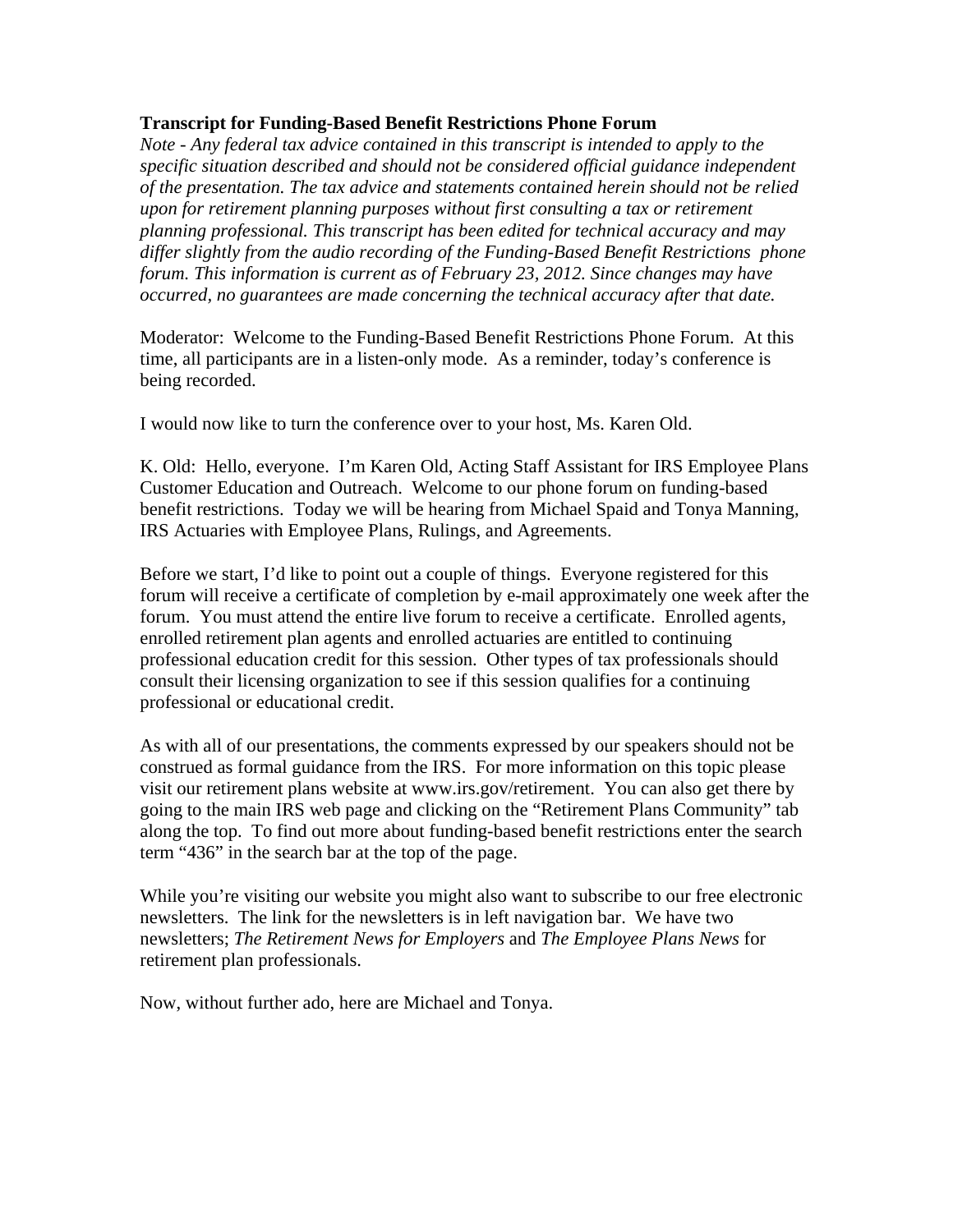T. Manning: Thank you very much. This is Tonya Manning. I would like to set some expectations at the beginning of this presentation. If you've already looked through the slides in the presentation, you should have a pretty good idea about what we're going to talk about.

We will be reviewing the basic rules related to benefit restrictions, which are covered in Section 436 of the Internal Revenue Code. It's going to be a basic review and that's in order to both accommodate the broad range of listeners that we will have for this phone forum, and to accommodate our limited amount of time. A comprehensive review of Section 436 could take many hours.

So we are going to provide you with an update and review of these rules, and at the end we are going to talk a little bit about the impact of PRA, which was not included in the slides. But we'll give you a little bit of a brief update.

This is not being held in reaction or as follow up to any recently released regulations or guidance on Section 436. If you felt that you missed it and that's why the phone forum was scheduled, that is not the case. However, back in December of 2011, Notice 2011-96 was provided. It deals with plan amendments for pension plans related to benefit limits for underfunded plans.

The notice provides a sample amendment that can be used to satisfy the Section 436 limitations. It also provides an extension to the original Section 436 amendment deadline, which you should already be aware of. Also, the notice grants certain relief for anti-cutback requirements. The content of the notice is not the focus of this presentation, but I did want to make sure that everyone was aware of it.

So with that introduction, I'm going to pass it over to Mike. First, he has one recently released piece of guidance not related to the presentation that he would like to update you on, and then we'll dive into the material. Mike?

M. Spaid: I was asked, this is Mike Spaid, I was asked to mention Revenue Ruling 2012- 4. It talks about how to satisfy Section 411 and 415 in a defined benefit plan if that plan accepts rollovers from a DC plan and will make distributions and an annuity results from that rollover. It's off topic but important stuff to know in a Revenue Ruling 2012-4.

For 436 we've had PPA around a while and as Tonya said, we don't have anything really new here, but it's such an important topic. A lot of people who may not attend a lot of the conferences where it's been talked about could probably benefit from hearing about it.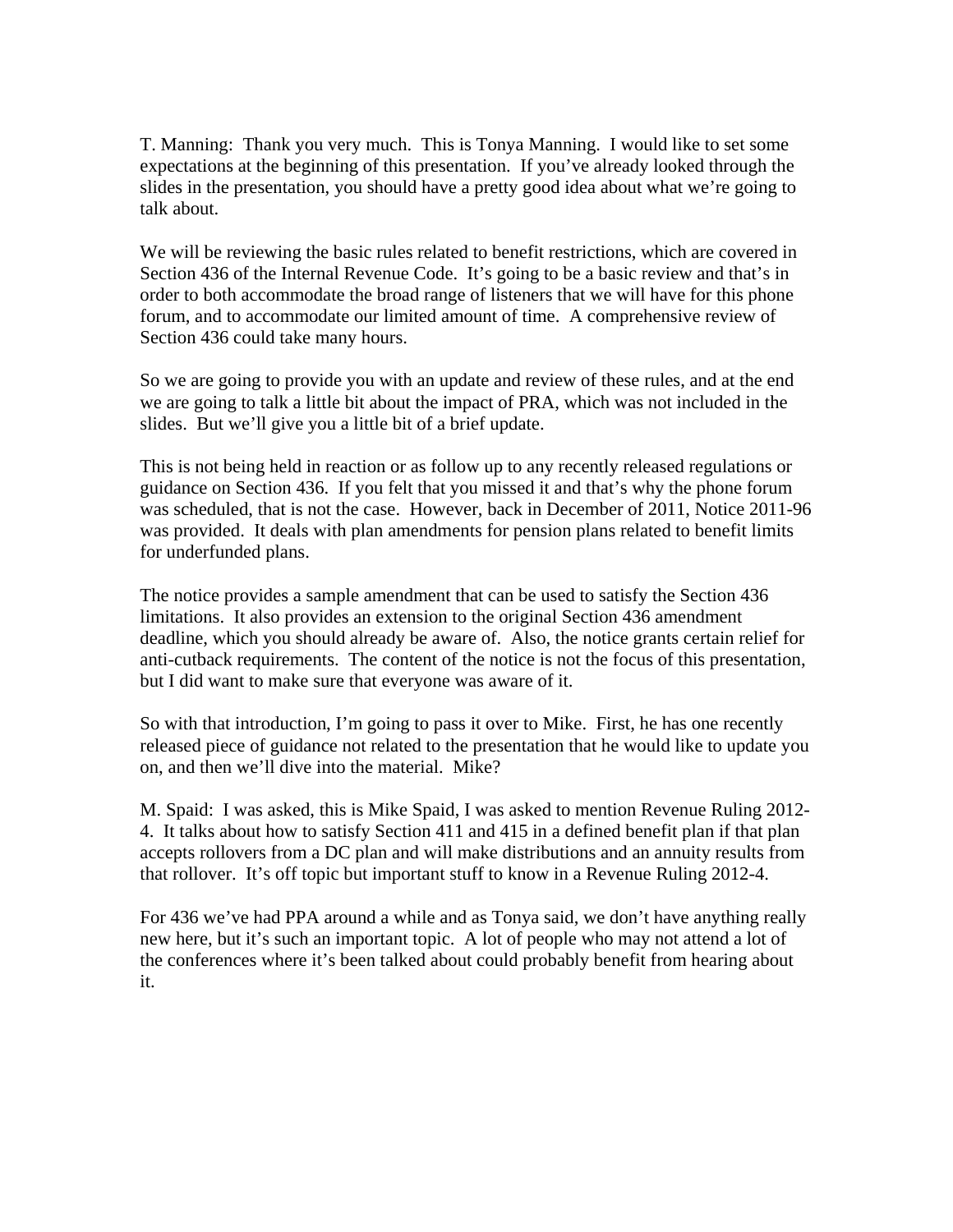Section 436 restrictions only apply to single employer plans. So it doesn't apply to multiemployer plans. There are four kinds of restrictions—easy enough to watch up on the slides. The restrictions can come in at a certain level of funding to restrict payments of unpredictable contingent event benefits, often they're called UCEBs, amendments increasing benefits, accelerated payments. People think of the accelerated payments as a restriction on lump sums and that's certainly correct, but as we will see it can apply to payments other than just lump sums. And it can also affect the cessation of accruals in a plan.

Before we get started to look at those restrictions, we have to determine what can trigger the restriction. We need to look first at something called the AFTAP, but before we do that let's look at the FTAP. And the FTAP is the funding target attainment percentage. It's very simple. It's the assets, reduced by the funding standard carryover balance or the prefunding balance—remember, we have two balances now after PPA—and divided by the liabilities for the plan. And this just gives us a funding ratio.

Well the AFTAP is the same thing, except it's an adjusted funding target attainment percentage. The assets and the liabilities, so in this fraction the numerator and denominator are both adjusted by adding in amounts used to basically buy annuities in the last two years for the non-highly compensated employees.

There's a special calculations option for 2008, 2009, and 2010. And there's a special rule for plans that are fully funded without regard to subtraction of funding balances, in other words, if the AFTAP is 100%. And we will move on to that.

The plan only has one AFTAP at any time. This is a question I was asked at conferences several years ago because there are presumed AFTAPs and AFTAPs you can calculate. But at any one measurement date, there is only one AFTAP. Although it can be a presumed AFTAP, which applies until it's actually determined for the year.

We're going to move on to it in a little bit how it is done. But your presumed AFTAP for any year is based on the prior year's AFTAP, the final certified AFTAP, hopefully certified, with reduction for certain periods and it applies for all or none of the possible restrictions. The presumed AFTAP is the AFTAP until a real one's been made.

We've also allowed, through the new regulations, estimates of the AFTAP in terms of a range certification if real projections and estimates are not allowed, but estimates that you're over a certain amount or between two certain amounts are allowed.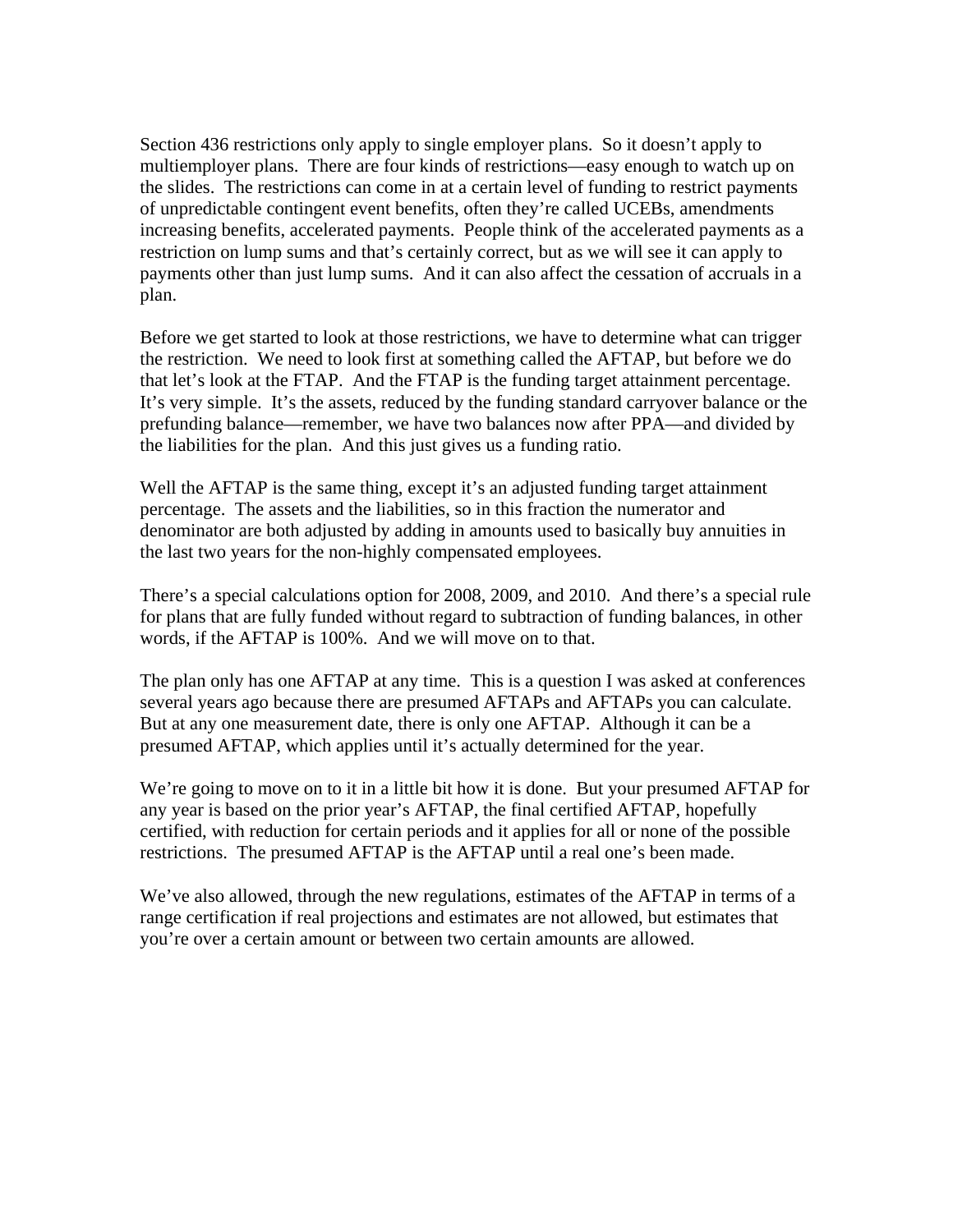Assets adjustments for balances—don't subtract the funding standard credit balance or the prefunding balance if the FTAP, without subtraction them, is at least 100%. So go on, calculate your FTAP, and if that's 100% you're fully funded at that basis without subtraction of either of these balances. So when you go to calculate your AFTAP do the same thing. And what we're looking for is of course 100% funded here, but there were some transition for 2008, 2009, and 2010 and we show here at 92%, 94% and 96%.

The funding target, when we're calculating that, is the not at-risk liability. Generally, you would only calculate that using the at-risk liability in very narrow circumstances. For instance, if a plan actually is at risk or if the restriction on UCEBs or increasing amendment restriction applies and the employer wants to pay for the amendment, the employer needs to contribute more money to be able to allow for it to happen. It doesn't apply for getting you up to 60% or 80%, and the calculations that could go into the denominator of the AFTAP from being at risk never apply.

Let's look at the prior year's AFTAP. This was a concern when you had a new plan. Obviously there was no prior year's AFTAP. So it's been deemed that the prior year's AFTAP was 100%. If you had a predecessor plan, it would be the predecessor plan's AFTAP.

And there's a note here about terminations. Merger and spinoff rules are reserved in the regulations. The regulations were done to hit the most important and the high parts as best we could. Some of the things to do with, in a sense, its merger and spinoff rules were just reserved for a later date, and I know that updates to those Regs, I don't know when they're forthcoming, but are being considered at this point in time.

T. Manning: They are currently being worked on.

M. Spaid: That's what I mean. They're working on them right now. They're working on them, but when they will be finished we don't know. I wish I could tell you, but I can't.

T. Manning: But not by the end of this presentation.

M. Spaid: No, and it's not that it's a secret. I just don't know.

T. Manning: Right, we just don't know.

M. Spaid: Let's look at the restrictions. We've been talking about if your AFTAP is below a certain amount what could happen. Let's look. If your AFTAP is greater or equal to 100%, there are no restrictions. The plan operates just as it normally would, just as it should. Benefits accrue. Benefits are paid.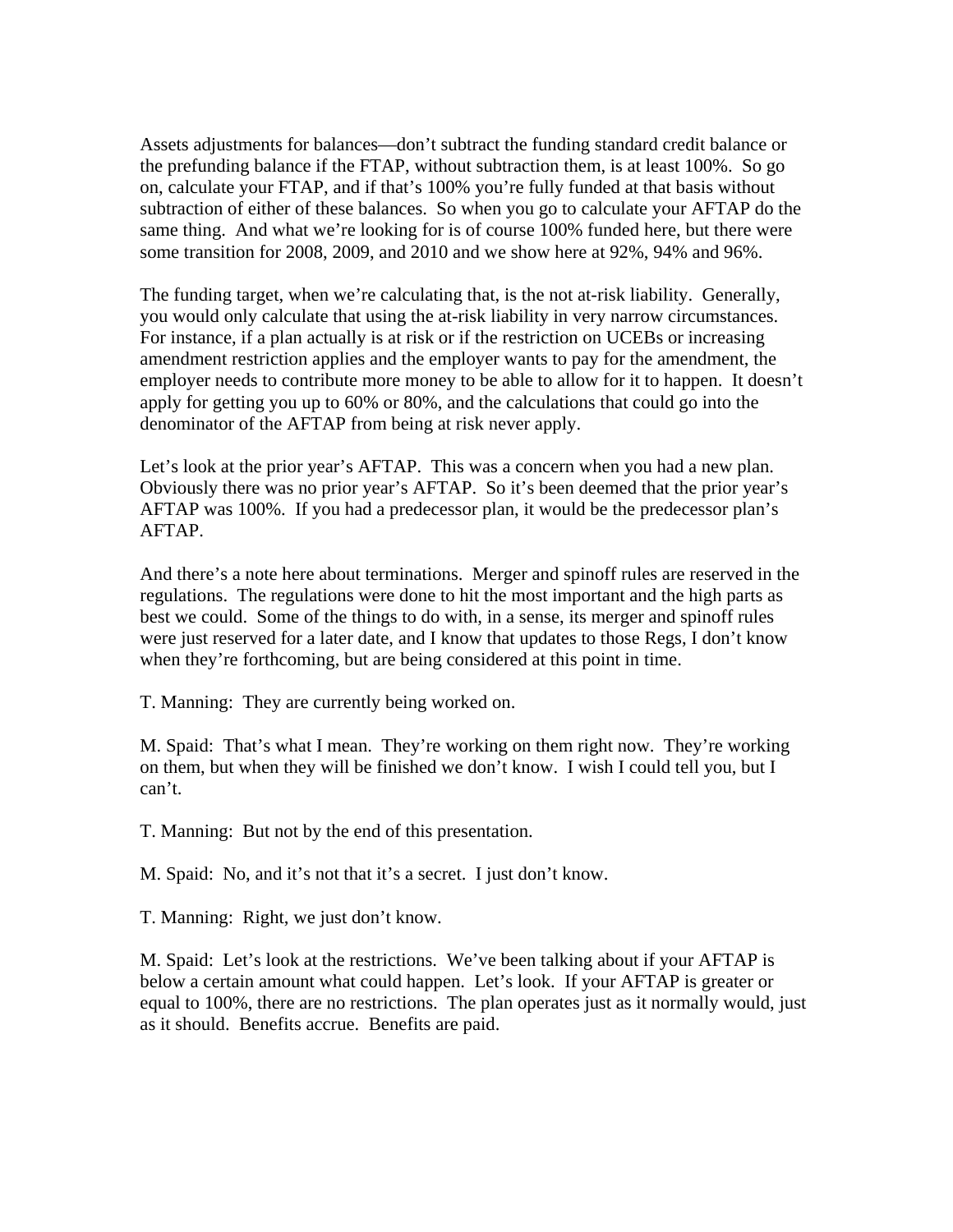If your AFTAP is greater or equal to 80%, but less than 100%, there are not generally any restrictions except if the plan's in bankruptcy. The thing to keep in mind though is if your AFTAP is greater than 80%, but less than 100%, the next year when you're in that period of presumed AFTAPs that could put you into a restriction at that point in time. And we'll see more about that later.

But if your AFTAP is greater than 60%, or equal to but less than 80%, you may not make any amendments increasing benefits and may not be amended as such. And payments that are paid, any payments in excess of the annuity amount that would be otherwise payable are limited to 50% of that or—and this is the part that people forget about quite a bit and I forget as well—is that there's also the present value or the PBGC maximum based on the person's age. So it's the lesser of the two. It's 50% of what could've been paid with no restrictions or the PBGC amount. And that's published in the table from the PBGC.

But if your AFTAP is less than 60% the plan may not pay any unpredictable contingent event benefits. It may not make any amendments increasing benefits whatsoever. It may not pay any accelerated payments. So any payments in access of the annuity amount that would otherwise be payable, may not be paid. And this is the big part is that accruals are frozen. The plan is all of the sudden frozen and the plan may not accrue benefits as long as this restriction applies.

Here we're looking at, on the next slide, the AFTAP based on the current year. If there is no restriction in place for Year 1, then for Year 2 there's no limit on accelerated payments or cessation of accruals until the Year 2 AFTAP is certified, a presumption applies or if you hit October  $1<sup>st</sup>$ .

The restriction on UCEBs applies but the other restriction doesn't. We're going to talk about what the presumptions are and how that could happen and how the presumptions can then cause you a problem.

So the presumption is we're now in Year 2. We have a plan that was new last year. We're now in Year 2 and we haven't certified the AFTAP yet, which is not uncommon. If you have a plan and maybe it takes a while to get data in, it might take a while to get the assets together. Things like that can delay certification of the AFTAP. We all know that it can delay completion of the work. But if there's a restriction in place for Year 1 then presumptions apply for Year 2 until the AFTAP's certified or October  $1<sup>st</sup>$ .

So let's look at what those presumptions are. From January  $1<sup>st</sup>$  to March  $31<sup>st</sup>$  of the second year of the plan the presumed AFTAP is what it was the prior year. Now if we have a brand new plan and it was 100% last year then it's 100% until March  $31^{st}$ .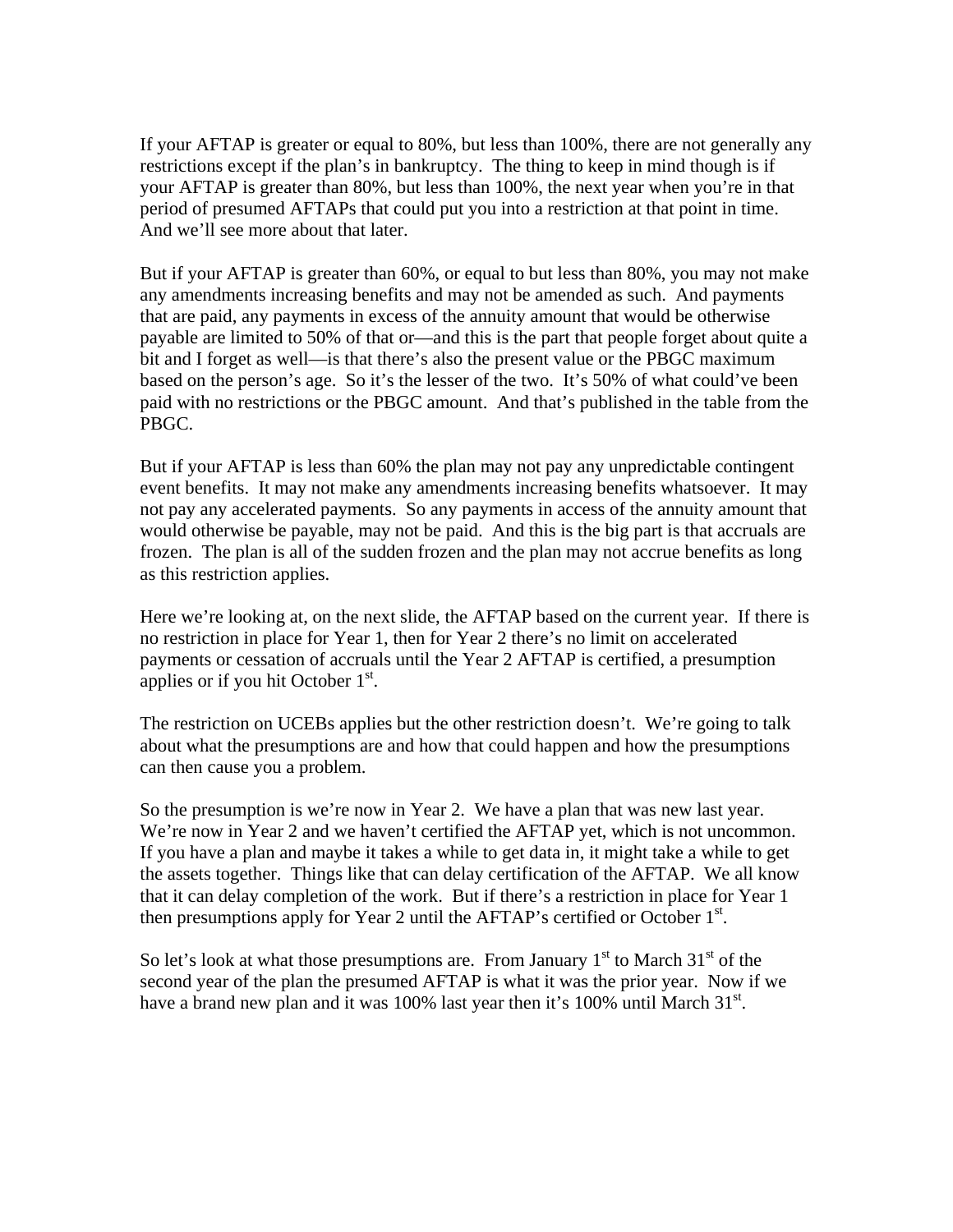From April  $1<sup>st</sup>$  to September 30<sup>th</sup> however, if the AFTAP less 10 percentage points, in this case it would put you at 90%, but if you were a plan that was somewhat farther down the road and you were at 82% certified for the prior year, from April  $1<sup>st</sup>$  to September  $30<sup>th</sup>$ , providing that the final certification isn't made within that period until that certification is made, your AFTAP is going to be 72%. And if you're at 68% the plan is now at 58%. You can see how that could be.

If the certification is not made by the end of September—I have to back up and say we're talking about a calendar year plan here. I'd like to think everybody should be able to shift the dates back and forth if you have an off calendar year plan—but from October  $1<sup>st</sup>$ to the end of the year your AFTAP is assumed to be less than 60%. The certification after September  $30<sup>th</sup>$  of the second year, however, does affect the presumption in Year 3. But the plan is, even if you were to make your certification on October  $2<sup>nd</sup>$ , the plan is still presumed to have an AFTAP of less than 60% through the end of the year.

Possible changes to the AFTAP after January  $1<sup>st</sup>$  of the year—let's take a look. We call these the "burn," deemed forfeiture. What it is, is it's just a reduction in the AFTAP. It's like writing off an asset. And what we do here is its reduction in the funding standard credit balance or the prefunding balance.

And there are different circumstances where this could happen. If you have a collectively bargained plan, it would remove any restriction and then you would have a deemed "burn." Do the calculation. If so much of the funding standard credit balance or the free funding balance were to go away would that restriction go away? Then it must be done.

If you have a non-collectively bargained plan, if it were to remove a restriction on accelerated payments, then the plan must "burn," as it's often referred to. It must forfeit parts of the pre-funding balance, the funding standard credit balance, to get the plan out of restriction.

The affective "burn" is by the end of the year in Year 1. Election to make timely contributions—this is something that can happen. If you've got a contribution for a plan year but all of the contributions for the prior plan year haven't been made yet, once those contributions are made that can increase the assets sufficient for the current year to remove restriction.

So if the contribution to be made for the prior year was \$100,000, plan year ends, but on July  $1<sup>st</sup>$  of the next year enough money's put in to bring it up to \$100,000 or whatever the amount is going to be contributed and deducted, that can of course increase assets at the beginning of the year and will change the AFTAP for the year.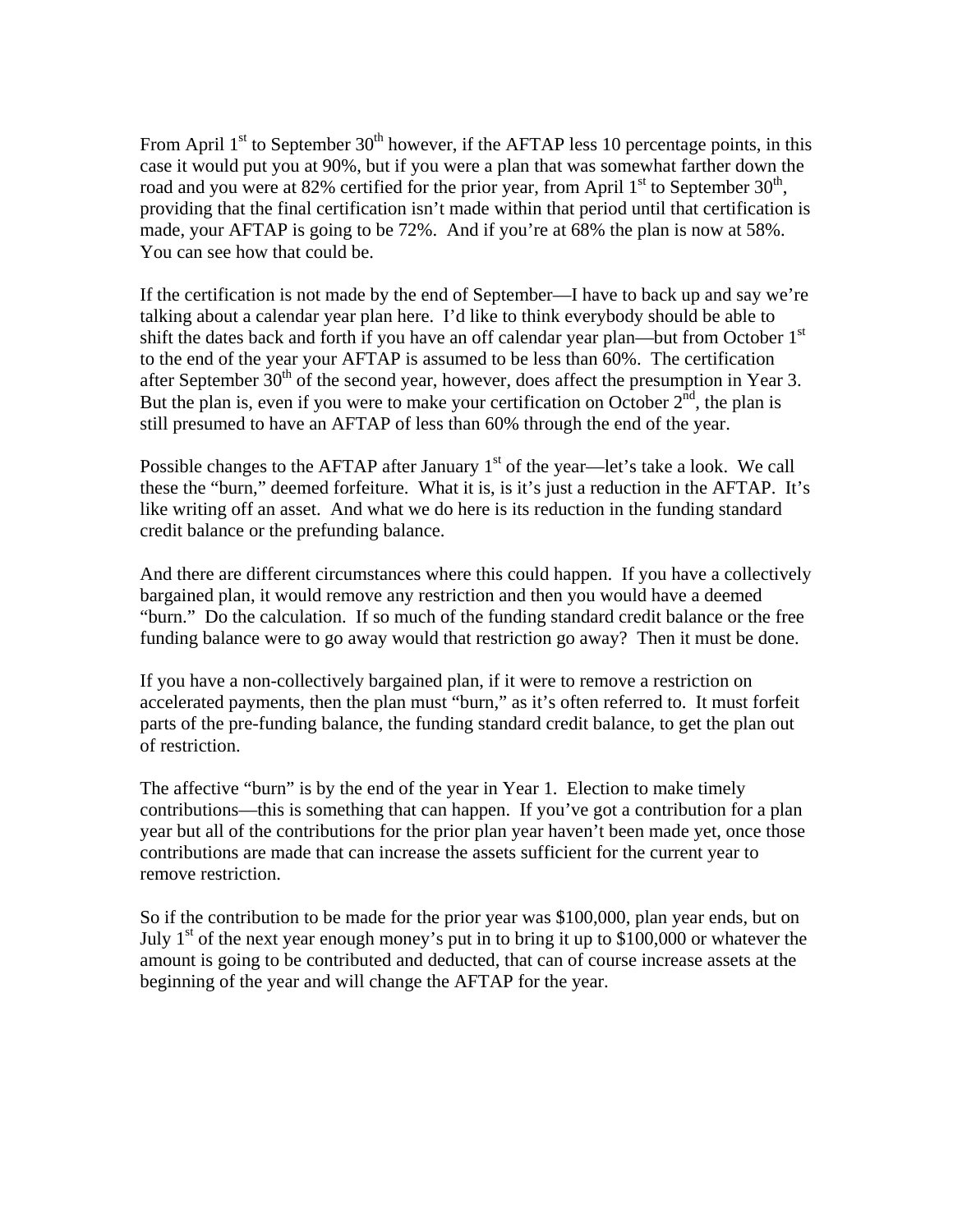If there's a plan amendment made security can be provided to increase or to cover the actual additional amount of liabilities that are results of the amendment. But I believe, and Tonya, help me with this, I believe that security has to be provided by the beginning of the year?

T. Manning: I believe that's right. But another point I wanted to make on these "burns", or forfeitures which is the more formal way of saying it, is that once a funding balance is forfeited, even if things change such that you would otherwise have not needed to forfeit that funding balance, you can't revoke it. Once you have a deemed forfeiture, it's pretty much gone.

And there is a certain ordering to this, so you need to be careful when you have these deemed forfeitures and understand the impact that they may have on your quarterly contribution requirements. If you initially thought you were going to use your funding balance to take care of those quarterlies, that may ultimately not work out. Deemed forfeitures can have some unfortunate consequences.

M. Spaid: Absolutely. That's why, as Tonya mentioned in the beginning, this is a pretty high level, from 35,000 feet, presentation because the rules and the application here can become very complex. And not only that, but she just alluded to once change can affect a couple other things in plan. I don't know that I could do a full 436 session in three hours because there's a lot to be done.

T. Manning: You're right. Even three hours would probably be rushed.

M. Spaid: When you said that I thought, "Very fast."

T. Manning: Yes, it depends on how fast we talk.

M. Spaid: But failure to follow these restrictions is bad. It's a violation of  $401(a)$  (29), which is a qualification requirement and it's legal requirement under ERISA. So with the parallel sections between ERISA and Code it's serious and people need to take this very seriously.

Plan termination is a topic that came up. When the Code was first amended by PPA it appeared that if you had a plan that was less than 60% funded and couldn't make any payments in access of an annuity or if the plan was more than 80%, but less than 100% and could only pay perhaps half of a lump sum, let's take for instance a small plan with one participant, you could never pay them out. That was a problem and it's been fixed.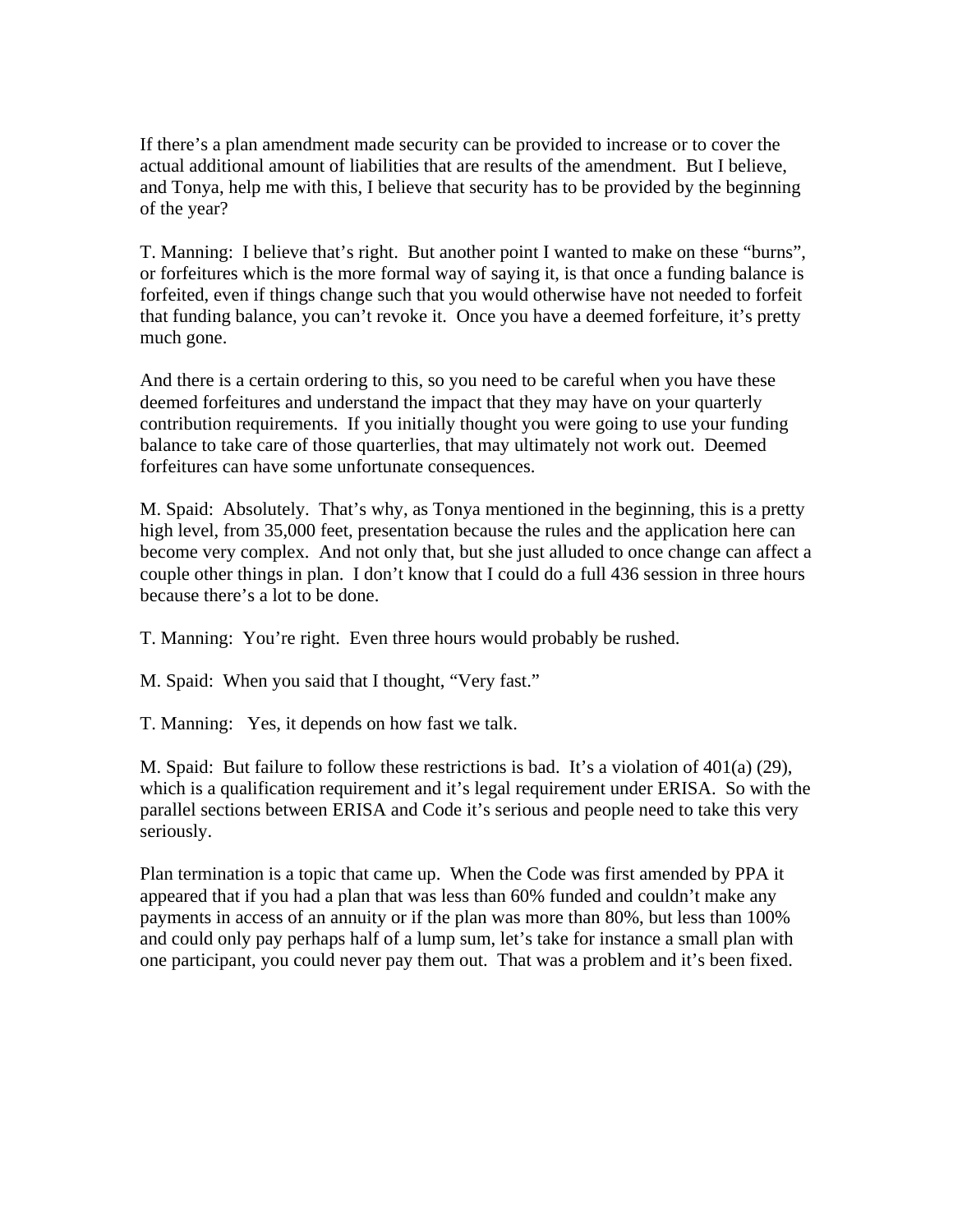The benefit restrictions do apply after the date of the plan termination. We've had some people coming in and saying: "Well we terminated the plan on 12/31 and some people would like their money. It's now in January and we'd like to pay them out." The answer is no. I'm sorry; I'm assuming the benefit restrictions applied in the year of plan termination.

Benefit restrictions continue to apply until the date that you pay everyone out. And when there's a time when everyone gets their checks written either to buy annuities or to pay for lump sums, at that time the benefit restrictions aren't as much removed as just disregarded at that point.

The issue below talks about where if the AFTAP for the prior year was less than 80% but the plan was funded such that extra money could be put in and they're made after the September  $15<sup>th</sup>$  deadline, this can make a difference when payments are made. Tonya, do you want to jump in a bit on this?

T. Manning: You can make contributions to implement a plan termination. Even if you're less than 80% funded, you generally can pay annuities and pay out lump sums; otherwise, you would hardly never have a plan termination come into effect.

M. Spaid: But you can't pay on a plan that's terminated until everybody gets paid out.

T. Manning: That's right. The normal plan termination rules still apply. We have received a lot of questions on this topic and this may be something that we want to focus on in another webcast, especially if we begin to see more plan terminations starting to pop up. At the end of the day, you have to be careful as to when you make your contributions versus when you purchase the annuities or pay out lump sums, but you should generally be able to terminate your plans. I think that's all we need to say at this point.

M. Spaid: Absolutely. And this is another one of those topics that Tonya just alluded to that could take quite a while.

Multiple Employer Plans—the question is if you have multiple plans, multiple sponsors adopting one plan how are they created for the restrictions. If the plan is established after '88 or elects to be such each employer's treated as having their own plan. If they were established for '89 and don't make such an election, this restriction would apply on a plan wide basis.

Collectively bargained plans—it's interesting that the regulations include in them a definition of what is meant to be collectively bargained here. And I know that other regulations point back to this regulation or this definition. So be cognizant of this. And it talks about what is a collectively bargained plan. Does everybody in it have to be bargained?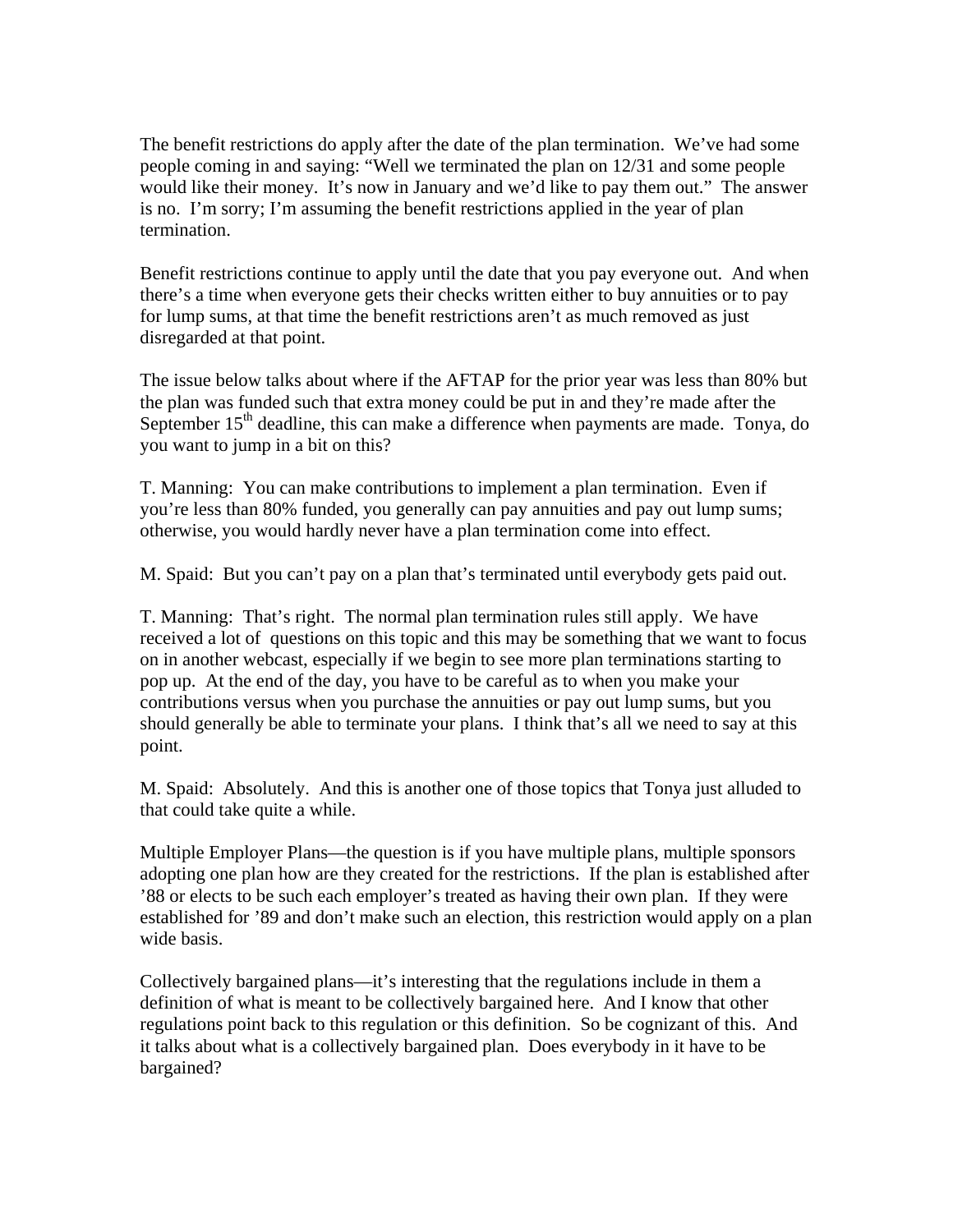And this talks about 25% are members of a collective bargaining units for which benefits are specified in the plan or 50% of current employees in such collective bargaining units. So the issue, as it points out here, is to look at a lot of older plans, a lot of legacy plans can have a lot of terminated and vested retired people in there.

And we wanted to be able to look at those and have some flexibility to determine if the plan was collectively bargained or not because if so then the deemed burn rule, the forfeitures as we talked about, applies to all the restrictions, and there can be a delayed effective date of the certain sections of the code to these plans. With that, I'll turn it over to Tonya.

T. Manning: Thanks, Mike. I know that when PPA first came out, there were lots of questions about collectively bargained plans' special treatment. They actually have further restrictions and it was initially not clear what the definition of collectively bargained plans was. This was cleared up with regulations. Plan sponsors of a collectively bargained plan need to understand that they have additional requirements or restrictions, such as additional situations that require a deemed forfeiture of funding balances.

It is appropriate that, after talking about collectively bargained plans, we talk about the unpredictable contingent event benefits. I don't think the actual slides are numbered, but I am on the slide numbered 18 in the outline.

So, let's discuss unpredictable contingent events, which you do see often in collectively bargained plans. Sometimes it's easier to define what they are versus what they're not. I'm just going to refer to them as UCEBs. Hopefully everyone can work with that. UCEBs are benefits that are resulting from a full or partial shutdown, or some event that is similar or have a similar effect.

Or, you can define them by what they're not. They are benefits that are paid for an event that is not associated with a person attaining a certain age, performing a certain number of years of service, receipt or derivation of any type of compensation, or with death or disability. So if you have a benefit that is paid out on conditions other than those listed in the second bullet on this slide, or in association with a full or partial shutdown or something that has a similar effect, then those are going to be considered unpredictable contingent event benefits.

So moving on to slide 19 which lists restricted benefits that cannot be paid out if the plan's AFTAP is less than 60%. And, as this slide indicates, you can 'buy your way out'. That's referring to the ability to make a Section 436 contribution.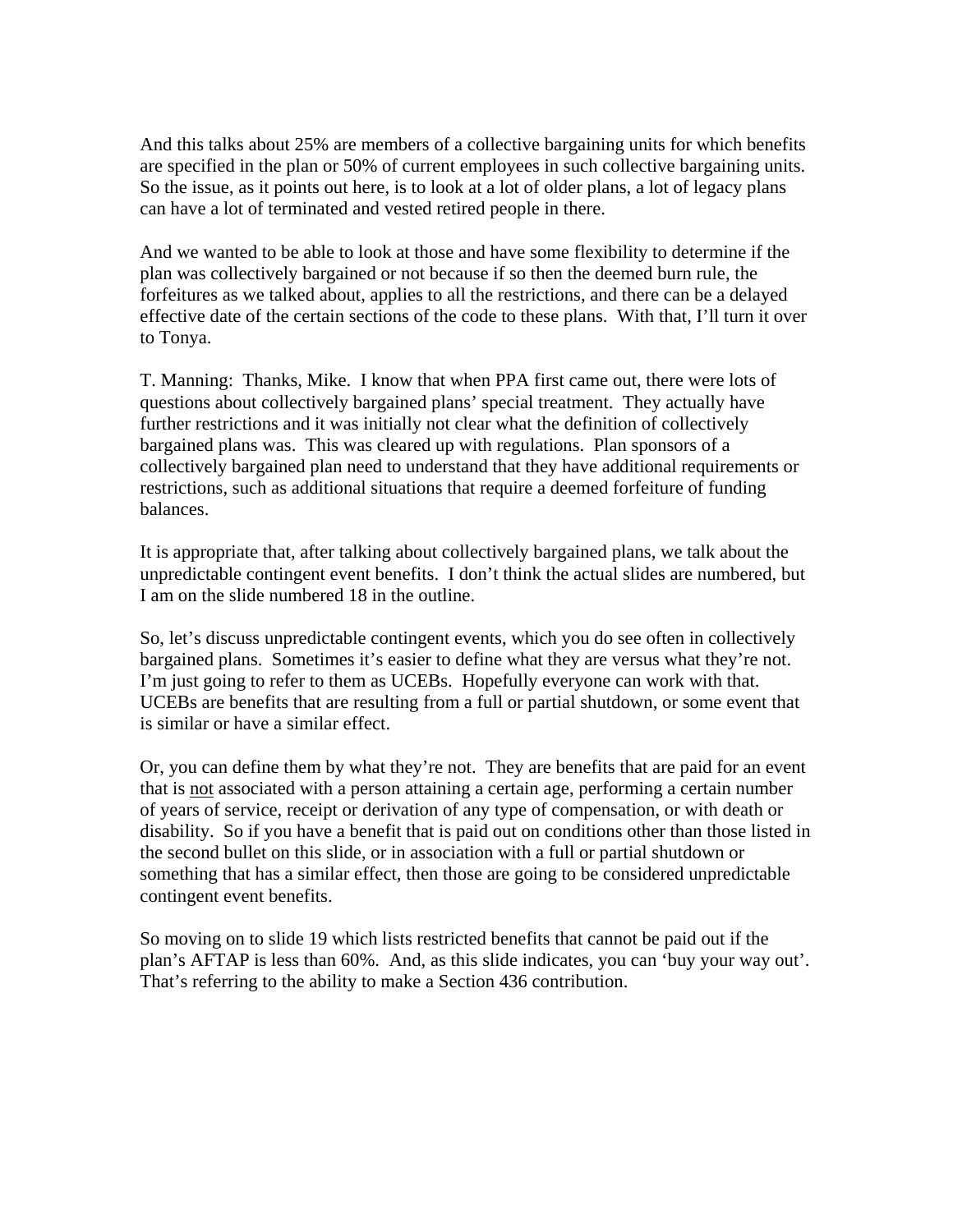But you can see that, first of all, let's say at the time the UCEBs would normally be paid, the plan's AFTAP is under 60%. So, if at the time of the triggering event you're funded less than 60%, the amount of the 436 contribution has to be enough to bring the AFTAP back to 60%. So, whatever you determine to be the cost associated with the benefits that are going to be paid out due to the event - that's what you have to fund. And that's even if after you contribute the cost of the benefits, you end up with an AFTAP that is over 60%.

So this is kind of, and this … the cost or the amounts you have to contribute can include at-risk liability even if the at risk-liability of the plan is at risk even though the target liability never includes it when determining the AFTAP. So that's something to be aware of. UCEBs are a tricky little businesses and this is one of those tricky little rules you need to pay attention to.

Now if the plan was funded under 60% after you reflecting the UCEBs—so let's say you were funded 70% before the triggering event, but then once that event triggers the payment of these benefits and you consider the cost of those benefits in your liability, you're AFTAP is then under 60%. Then, the cost or the amount of the contribution that needs to be made to allow those UCEBs to be paid is going to be what gets you just up to that 60% level.

There are special calculations necessary to determine the contribution amount if the actuary hasn't certified the AFTAP yet and there's more than one unpredictable contingent event during the year. You need to look into that if you have one of those special situations. It's a little more straightforward if the AFTAP is already certified or if there's just one triggering event during the year.

Moving on to slide 20; more on UCEBs. Now you could have participants in the plan that have different events at different times. There is more than one event that triggers the UCEB and the AFTAP changed in the interim. If you have this situation, then the last necessary event is the relevant event that's going to be what triggers that UCEB rules.

Now if a participant becomes eligible for the benefit when no restriction is in place, then a later restriction does not affect that participant. This is good news because, otherwise, this would be very confusing for the participant.

For example, if a participant becomes eligible for an unpredictable contingent event benefit and the restrictions are not in place at the time of eligibility, but a month later the AFTAP is now at a point where the UCEB would've been restricted, that's okay. The participant got through the gate, so to speak, when there was no restriction in place. So they're okay and you don't have to go back and undo things.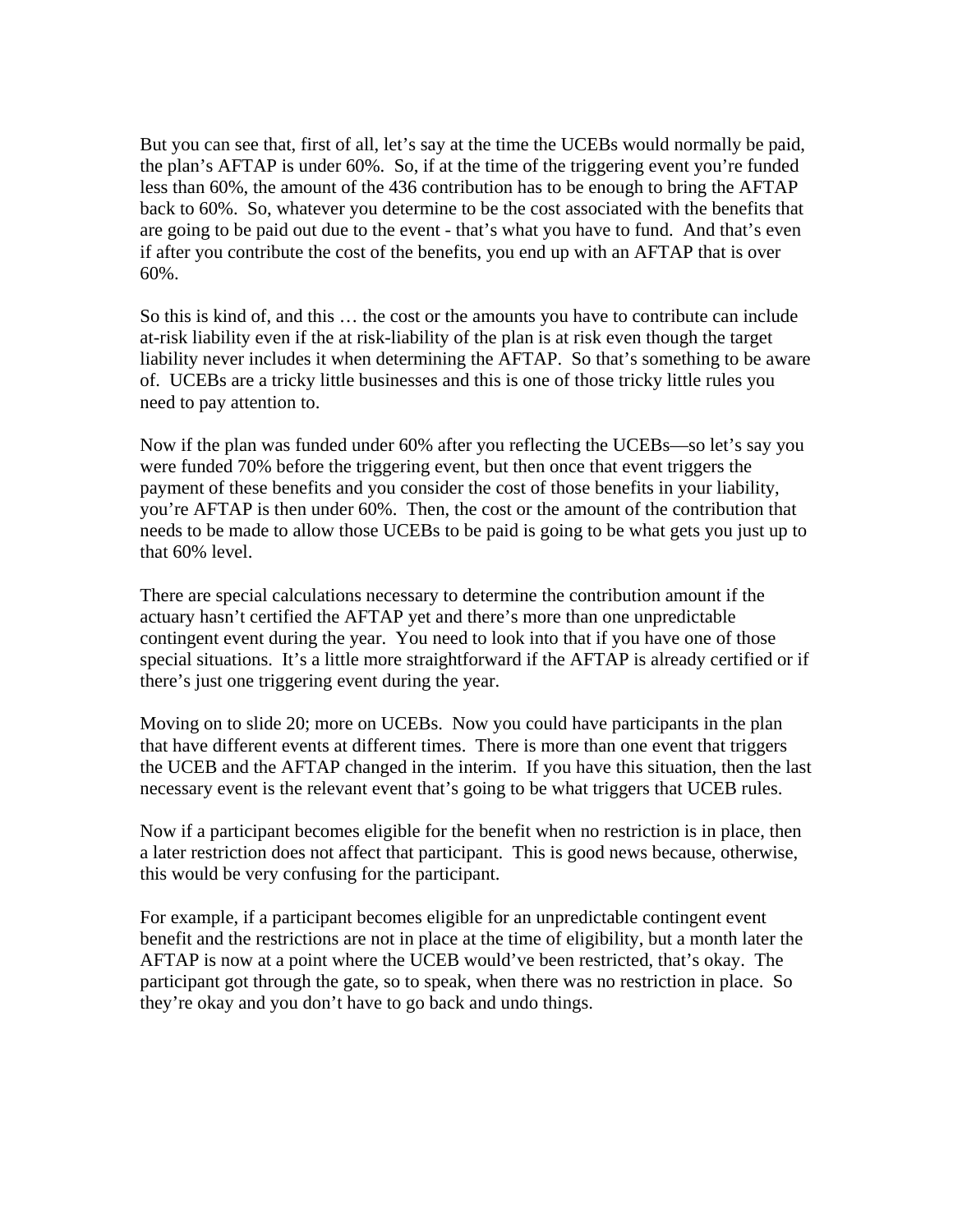The plan could be operating under a presumed AFTAP. That's what Mike talked about, when the AFTAP is presumed because the actuary hasn't officially certified it and it is therefore based on last year's AFTAP. Suppose the presumed AFTAP is under 60% so that UCEBs can't be paid, but then later on in the year the AFTAP is certified. If, after considering the cost of all the unpaid UCEBs from earlier in the year, the AFTAP is over 60%, then the plan has to retroactively pay the earlier UCEBs.

So this means that if you have a triggering event where the UCEBs can't be paid out because the plan's AFTAP is presumed to be under 60%, but later on you get the actual AFTAP and you actually could've paid that benefit out. The plan sponsor doesn't get out of paying those UCEBs. What this is basically saying is that they do have to go back and make things right with the participants because it was only the presumed AFTAP that prevented them from receiving a UCEB. But the actual AFTAP, once certified, allowed them to be paid.

Moving on to slide 21. Now we're going to start talking about plan amendments. UCEBs and plan amendments make up two thirds of what I'm covering today, which is just two thirds of half of our presentation. I went back and looked and we have had at prior EA meetings, 90 minute sessions covering nothing but UCEBs and plan amendments mostly plan amendments.

While we've got several slides in here about plan amendments, if at the end of the presentation you feel like you don't fully understand everything that could possibly happen with plan amendments, you're probably right. They're just extremely complicated. One can think of all kinds of fun and interesting examples where you have multiple amendments within one year, contributions being made in the middle of them, and AFTAPs being presumed and certified around them.

These rules are necessarily complicated. I'm going to give you as much of an understanding as I can given the time constraints and the fact that we're trying to cover all of the different benefit restrictions that are under Section 436. But do know that there is a lot more to be said on this topic and it is quite complicated.

If your fortunate and you only have one plan amendment during the year and your AFTAP's already been certified and all the contributions have been made, you're not in such bad shape. But in other situations you really have to think through and make sure you understand these rules.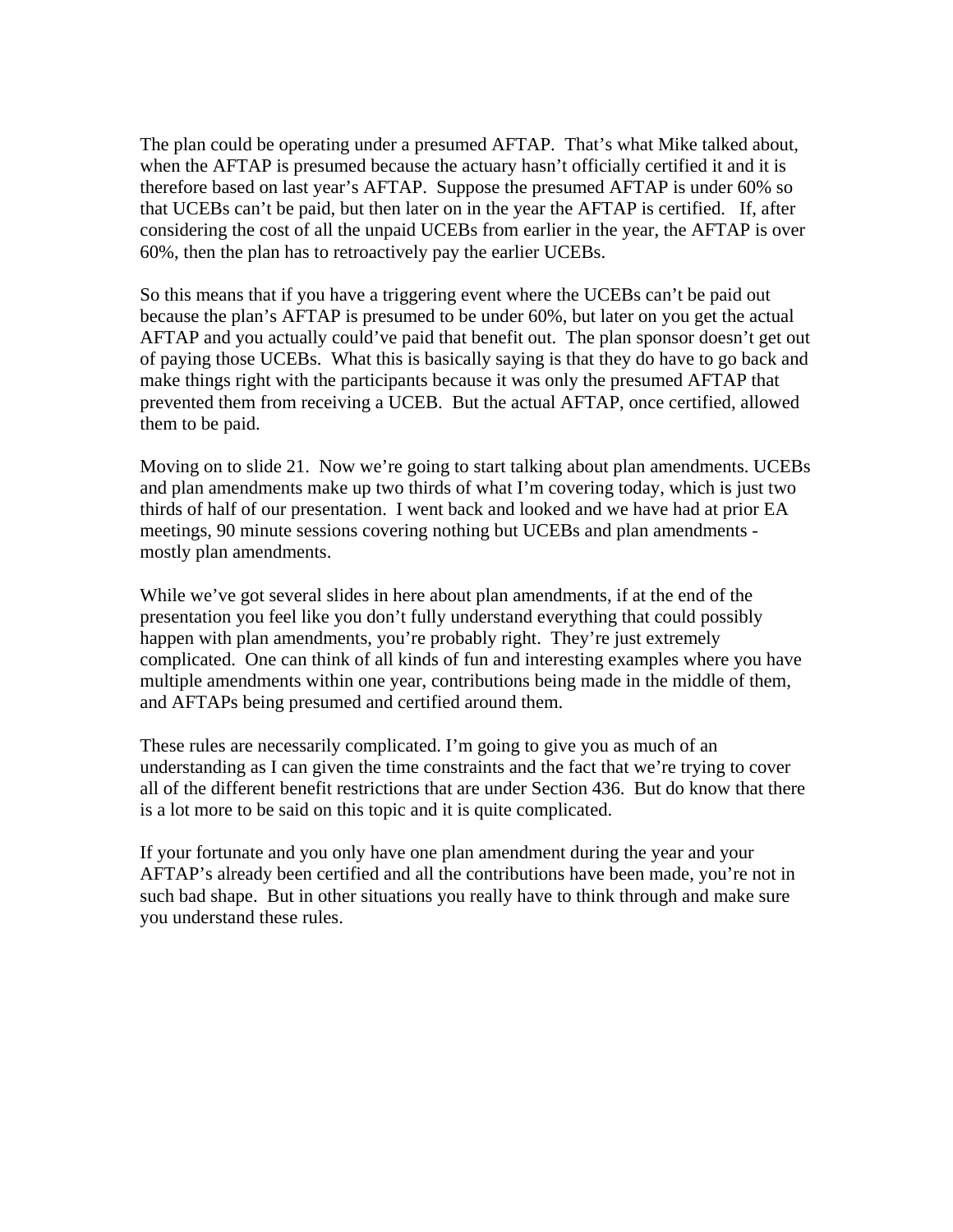So let's take a look at these and we'll start just with the basic rules on slide 21. The basic rules are similar to those for the UCEBs that we just talked about. But here you're going to use an 80% test. So if a plan's AFTAP is under 80%, you can't amend the plan. But you can make a contribution in order to be allowed to amend the plan. The rules work a little bit similar to what you saw with the UCEBs. You can buyout the restriction by paying the cost of the amendment and this would include the at-risk cost, if the plan is in the at-risk status.

Now with that said, the target liability denominator of the AFTAP never includes the atrisk liability. So when you're just paying the cost of the amendment, and the cost is based on the at-risk liability if it's at risk, but when you're testing the AFTAP percentage, that's not based on the at risk liability. So keep that in mind.

If the AFTAP is at least 80%, even after reflecting the cost of the amendment, you're okay. But, if the AFTAP is 80% before the amendment, but once you roll in the liabilities or the cost of amending the plan, the AFTAP drops below 80%, you can make a contribution to allow the amendment. But, you only have to pay enough to get the AFTAP up to just 80%. And this is ignoring the at-risk liability because this rule is focused on the AFTAP and getting the AFTAP to a certain point. So that's why it's not focused on the at-risk liability.

But if you're in the situation where you're having to pay for the cost of the plan amendment because the AFTAP was below 80% before considering the cost of the amendment, then you would include the at-risk liability if the plan is at-risk. Again, nothing's easy about these plan amendments, so make sure you pay special attention to the at-risk liabilities and where you're at with your AFTAP before and after the amendment.

Plan amendments increasing benefits is continued on slide 22. Now, there are lots of questions that we get about when an amendment is considered to have taken effect. If a plan amendment goes into effect, it's not affected by a later decline in the AFTAP to below 80%. So this is similar to the UCEB where, if a participant's event is triggered and they get their UCEB, and it's allowed because the AFTAP is above 60%, they're okay if the AFTAP later drops below 60%.

It's the same thing with the plan amendment. If the plan amendment goes into affect but later on you have a decline in the funding status, it's okay. You don't have to go back and undo that amendment. And I think that's a very good answer. It would be quite complicated on an administrative basis to have to undo amendments.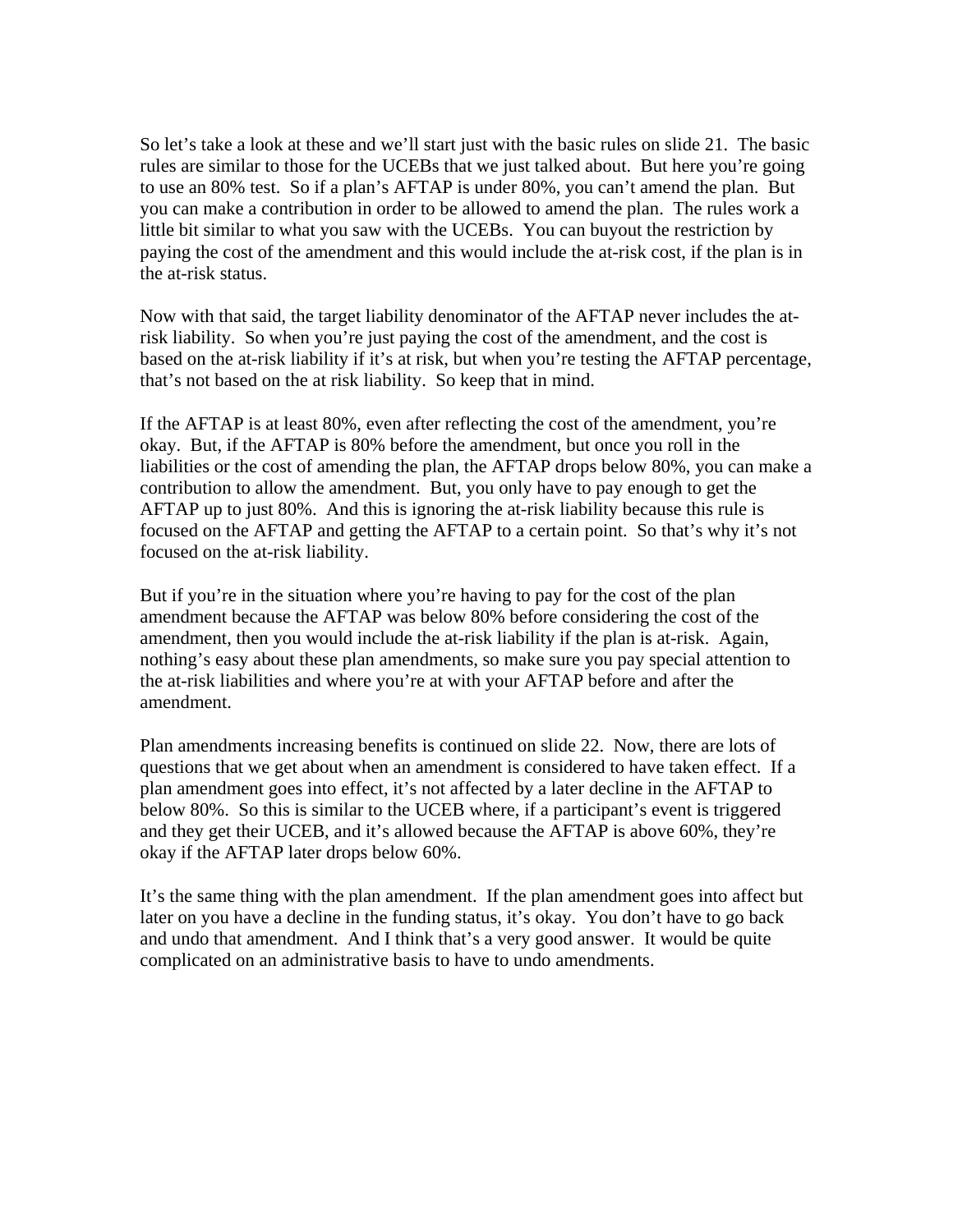If the presumed AFTAP is less that 80%, that's going to keep the amendment increasing benefits to be able to take effect without contributions. If the AFTAP is certified later in the same year, and after taking into consideration all of the plan amendments that were not implemented because of restrictions, the AFTAP is over 80%, then the plan must make earlier amendments retroactively effective.

Again, it's very similar to the UCEB. If the AFTAP was presumed under 80% but the actual AFTAP is over 80%, taking into account the amendment and any other amendments that couldn't take place, then you do have to go back and make those earlier amendments. So, you generally will not have any issues with presumed underfunding preventing an amendment that otherwise would've been allowed.

Calculations performed later in the year should consider earlier unpredictable event benefits that were paid out, amendments and Section 436 contributions. You need to keep those in mind. That's what I was referring to earlier where you can have these very complex examples where you had multiple amendments during a year. I've seen some actuaries go over these during sessions at conferences and it amazes me that they could even think of these complex situations.

But I'm sure in real life there are some very complicated situations. You do have to keep taking into account what has happened before as you keep going through these rules and calculations for plan amendments and deciding how much you need to contribute if that's what you want to do to allow the amendments to go into place.

Let's consider amendments where the new plan provisions are adopted on or before the valuation day and take effect before the end of the plan year. The amendment is effective on the first day that any person who is or could be a participant or beneficiary would have a legal right to the increased benefit if the individual were, on that date, to satisfy the requirement or the entitlement to the benefit. Basically, this is saying that the amendment takes effect when someone gets entitled to that benefit and it's protected.

You can think about it as taking effect when the  $411(d)(6)$  protection kicks in; in other words, when the benefit is protected and it cannot be taken away is the time when the amendment is considered effective. If you want to see more about this, go to the Regulations 1.436-1(c)(5). We do get a lot of questions around this, so that would probably be something to add to your notes regarding what to reference to make sure you correctly determine the effective date for an amendment.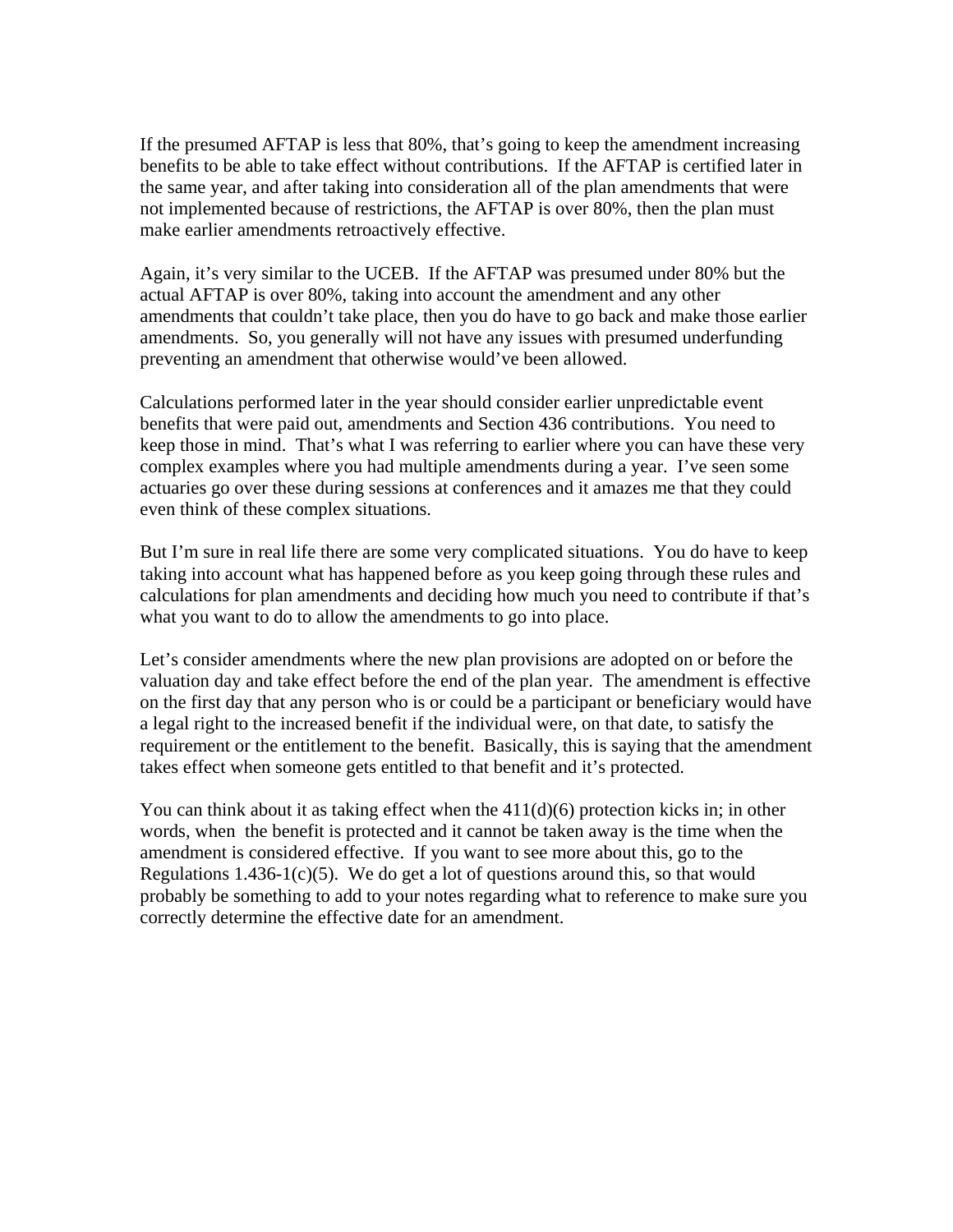Moving on to slide 24. Here, we are still talking about plan amendments increasing benefits. Now, here's something that is interesting. If a plan amendment was reflected for Section 430 purposes, adopted after the valuation date or the start of the plan year (which is typically the valuation date), is effective before the end of the plan year, and there was a 412(d)(2) election made for that amendment, then that amendment needs to be considered and tested to see if the benefit restrictions apply.

Here's a rule that is actually in the Regulations for section 430, not 436, that you need to keep in mind. And if you want to write down the reference it's  $1.430(d)-(1)(d)(ii)$ . There, you will find a special rule that sounds very similar to the special rules in 436. It is related, and so we've included it for that reason.

In these regulations, you will see that you might have to count a plan amendment even if you haven't made a section 412(d)(2) election. It's a special rule to fix 'gaming' potential where plan amendments are worded or timed a certain way so that they don't have to go through any kind of section 436 testing. This is to prevent that from happening. Here, you have to recalculate the AFTAP with an increase in normal cost due to the amendment treated as an increase in the funding target for the year.

So you consider the normal cost for the amendment, throw that into the funding target, look at what your AFTAP is and then you decide what's going to be required on the restriction side. If the revised level of the AFTAP would prohibit the plan amendment from taking place, the plan must take the amendment into consideration, properly allocating liabilities to normal cost and funding targets.

So let me give you an example. Let's say you have a plan amendment that has no affect on the funding target, but it's going to have a \$100,000 increase in the normal cost for the year. The AFTAP is 80%, right where it needs to be for that amendment to take place.

But if you took the normal cost and added it to the funding target, that's going to push your AFTAP to below 80%. In my example we're right on the edge at 80%. So, if the AFTAP is reduced due to adding that normal cost to the funding target such that the AFTAP is then below the 80% mark; and therefore, the AFTAP would prohibit the plan amendment from taking place, then the plan must take the amendment into consideration. That means you have to reflect the amendment in the Section 43 calculations, but by properly allocating the liabilities to normal cost and the funding target.

So you're only adding the normal cost in to test the AFTAP; you're not actually running your numbers with the funding target artificially increased for the increase in normal cost. It is simply a test to see whether you have to take into account the plan amendment or not.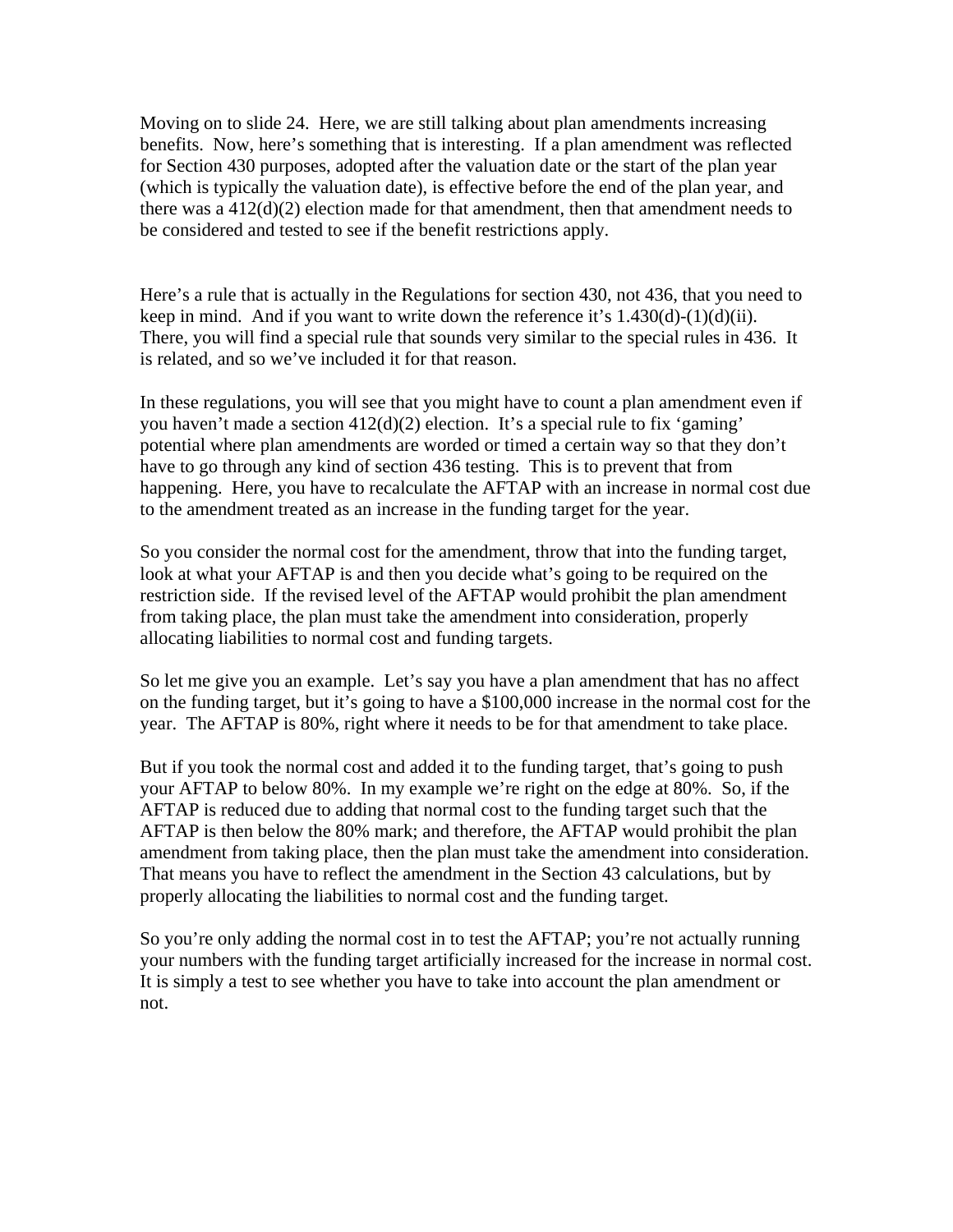Hopefully that makes sense. If it doesn't, go to the Regulations and that should hopefully clear things up. Mike, do you have anything you want to add to that?

M. Spaid: Actually I don't. It is something that is important to keep in mind for amendments that don't perhaps increase any past liabilities but will have an effect going forward and to keep that in mind to not just say, "Well the AFTAP's fine." And it is, as you mentioned, in other sections of the code but something here to worry about.

It's complex. If you're not all getting this, and I'm sure a lot of you have already figured this out, this is a fairly complex piece of the Code, the interaction between 430 and 436 is easy to happen and the 436 Regs are worth reading if you haven't. I've actually made myself a directory to them so I have a page-by-page directory. They're fairly substantial.

T. Manning: Yes, and I've benefited from you sharing that directory with me. That's a nice thing to have.

Moving on to slide 25. A plan amendment has the potential of being restricted based on the funding status if it increases the liabilities by reason of one of four different things. It's increasing the liabilities by reason of increasing benefits, which should be obvious, or it's changing the rate of accruals, which again is probably obvious, or if it adds a new or additional benefit to the plan. And the fourth one is if it's changing the right to benefits or changing the vesting schedules.

A plan amendment has to be tested against restrictions if it increases the liability for one of those four reasons. There is an exception in Section 436(b)(3) which is applied separately to each amendment. That's important to know because sometimes, if everything's rolled into one amendment, you can hit restrictions. But, if they're in separate amendments, you may not. Keep in mind that the Section 436(b)(3) exception is applied separately to each amendment.

Now a amendment may not be considered as increasing benefits, even if it's increasing liabilities, and it's therefore not considered increasing benefits. One example is if the plan provides flat rate benefits and there is an increase that's not in excess of the average contemporaneous increase in wages of participants covered by the plan. It is the average of the increase in wages for participants covered by the plan, and that's for all participants, that you consider when deciding if an amendment is considered an increase in benefits.

You can also amend the plan without having to test for Section 436 if the amendment is for statutorily required vesting increases, which is good news. Similarly, you can amend for the restoration of restricted accruals. Mike mentioned at the beginning of our presentation that plans get with an AFTAP below 60% must have their accruals ceased or the plan is frozen.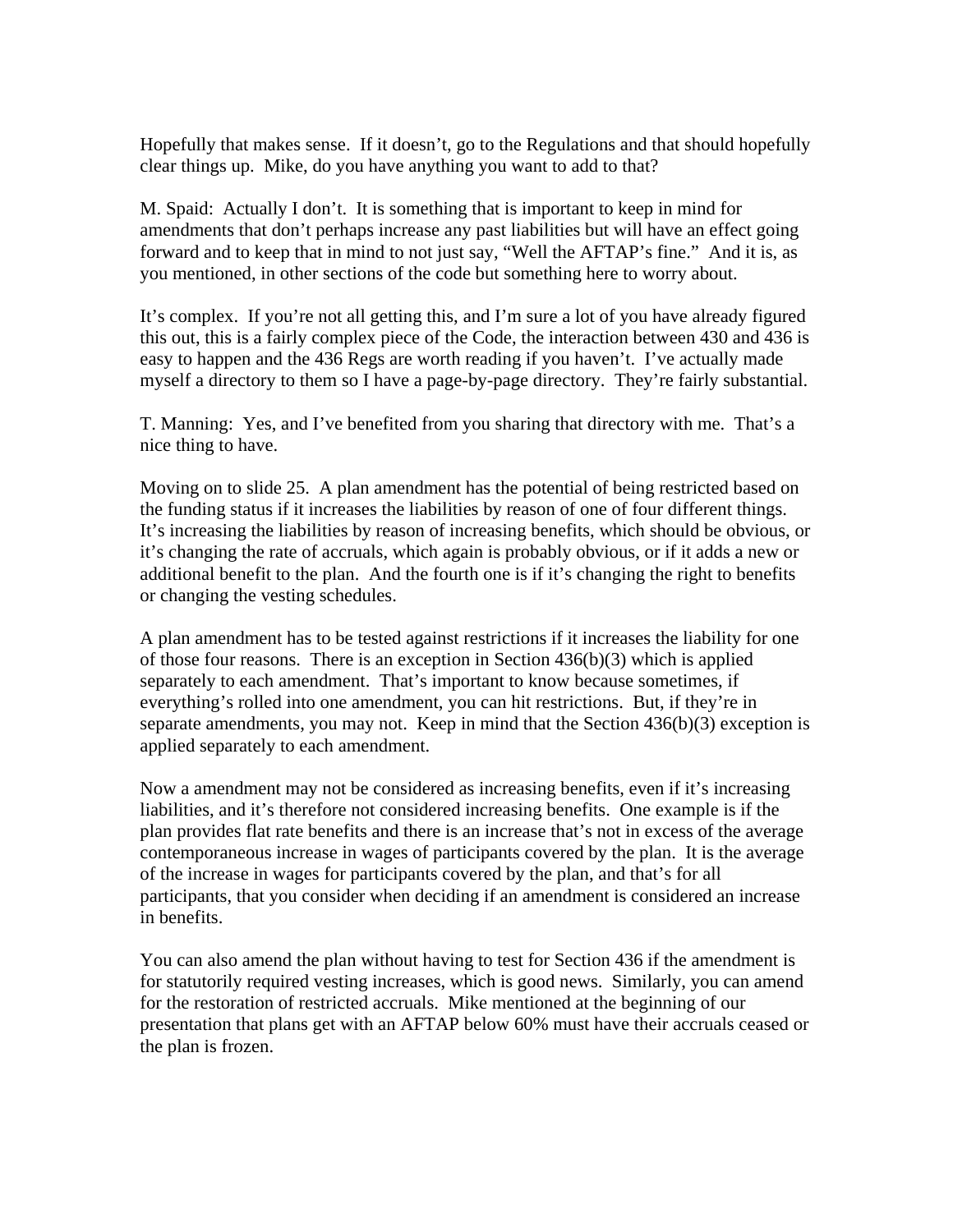You could have your plan document written is such a way such that you have an automatic restoration provided in the plan of if the plan's AFTAP drops below 60% and the plan is therefore frozen; but within 12 months, the plan is no longer restricted due to an increase in the AFTAP. In such a case, per the plan, the ceased benefit accruals are restored. In a way it is like it did not happen and the participant gets the service, the benefits, etc. that they would've gotten had that restrictions never kicked in. In that case, you're OK and the restoration is not considered an amendment increasing benefits.

This is a good thing to keep in mind if you have a plan that isn't that well funded or has the potential to become funded below 60. It avoids the administrative hassle of having to track that one-year of accruals that were remedied or corrected within 12 months.

But keep in mind that this test is going to be done on the largest increase in benefits for any group. If you have a plan amendment that's increasing different groups' benefits at different levels, you test the largest increase that any group received. If one group received a 2% increase, a second group received an 8% increase, and the average wage increase overall was 4%, then the group receiving an 8% increase is going to cause the whole amendment to be subject to section 436 testing, even though you had some who were only getting a 2% increase, which is below the average wage increase.

Determine what is the biggest increase that any one group is getting versus the average for the whole group and that's the test. The whole amendment could blow up, so you might want to just implement an amendment that you know is below the average increase, such as pulling out the 2% amendment, in my example.

If the plan operation changes due to an amendment that is later made during a remedial amendment period, you must test the AFTAP as it stood at the time of the operational change, not at the time of the amendment. You do not wait and look at the AFTAP at the time the plan is actually amended.

That's something important to keep in mind, especially if you have things that are improving the funding status between the time the plan operation changed and the time that the amendment was actually made. So that's not going to work if you change your operation after you test.

Contrast this with the situation where there is a retroactive amendment and no participant's benefit increases until the amendment is adopted. If, at the time of the amendment, nothing's changing, and there's no operational change until the amendment is actually adopted, then that's a different situation.

Now for our last part of the presentation, we're going to talk about accelerated payments. These are not a walk in the part either, but I think they are a little easier than some of the rules around plan amendments. But, there certainly are some twists and turns, so let's get into those.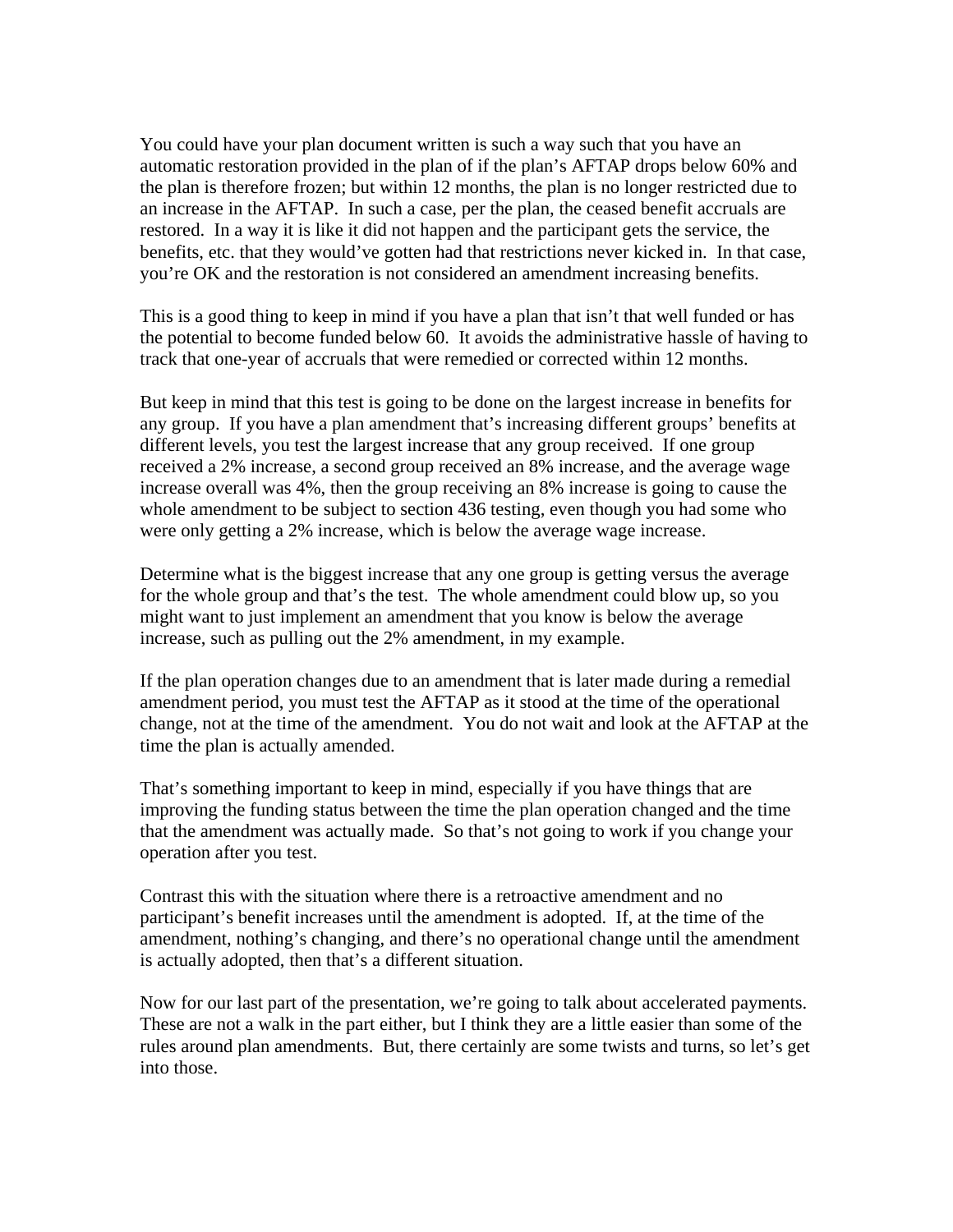An accelerated payment, as Mike mentioned earlier, is any payment during a month that is in excess of the monthly amount that would be paid under a straight life annuity. If you're getting more then you would get under a straight life annuity in any month, not testing on an annual basis but a monthly basis, then you have what's considered an accelerated payment. And, the purchase of an irrevocable commitment from an insurer to pay benefits counts as a payment.

Any transfer of assets and liabilities to another plan within the same control group is also going to be considered an accelerated payment if it's done with the intent to avoid restrictions. On slide 27 you'll see the portion of the Regulations that deals with this.

Slide 28 talks about if the beneficiary is not an individual, so for example, if you have an estate that is a beneficiary for a participant's benefit upon death. The way you test that is you convert the benefit that's payable to the beneficiary to a monthly installment paid over a 240-month period.

So let's say the estate normally receives a participant's benefit. You convert the participant's benefit into a monthly installment paid over a 240 month period, similar to a 240 month certain benefit, you then apply the same rules on the prior slide 27, but instead of testing it on whether the monthly payments for the death benefit are above what would be paid as a straight life annuity, you're testing against that 240-month period monthly installment.

And if any of those payments are going to be over that 240 monthly installment, then you're going to have what's considered a prohibitive payment. We have the Regulation cite listed on this slide, as well.

M. Spaid: And I wanted to point out that these amounts also—if the plan pays Social Security Supplements and, Social Security could be leveling options, that could be an issue as well. Correct?

T. Manning: Yes. We actually have a slide on that in a second that'll cover.

M. Spaid: I'm sorry. I'm ahead of myself. I was looking at the slides and I missed it.

T. Manning: Let's look at slide 29. You've probably seen a table like this before, or you've created your own. What I like about this particular one is that it actually has the Regulations cites written beside the restriction so that you know where to go to get more information.

On the left column you have the situation. The first one is if the plan has been frozen since 9/1/05, including any Section 415(b) annual increases. On the same row, in the right column, the table indicates that there are no restrictions. Then, as you go down row-by-row, the AFTAP range decreases. If the AFTAP is under 100% and the plan sponsor's in bankruptcy, accelerated payments can't be paid.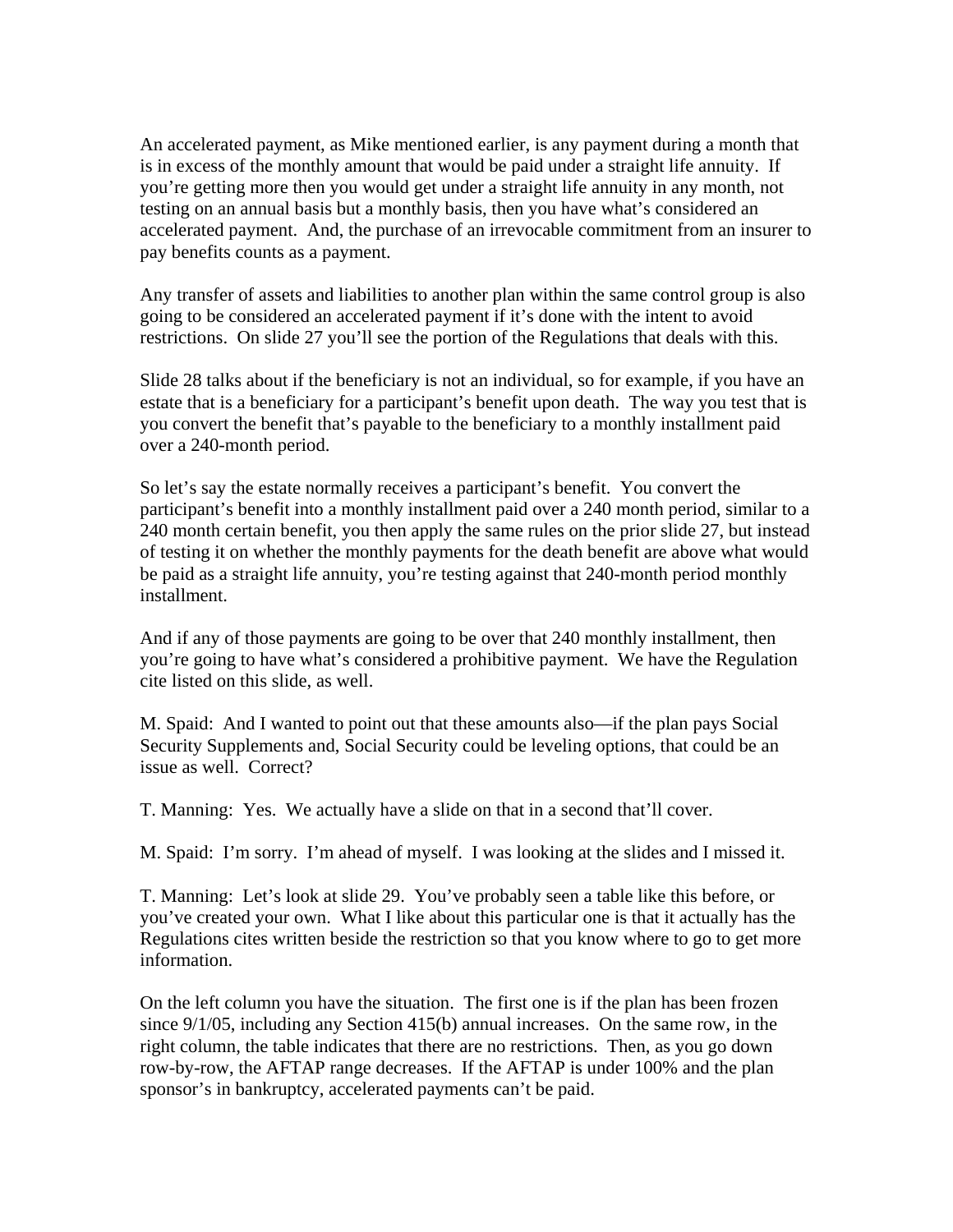And then you go to the next level, the third line, where the AFTAP is 80% or higher but the plan sponsor is not in bankruptcy, then you're back in the no restrictions zone. And then, if the AFTAP is at least 60, but not quite 80%, and the plan sponsor is not in bankruptcy, then you've got the situation that requires bifurcation – we'll talk about this in a minute – where you essentially limit 50% of the payment. And if the AFTAP is under 60%, then the form of payment simply can't be paid. An AFTAP under 60% is not a good place to be, but it is simpler to administer. It's the 60% to 80% range that is the more complicated situation and we'll talk about that in just a second.

Going to slide 30, we have placed the restriction into the form of a flow chart. You should start with the big box on the top left and answer all the questions 'yes' or 'no', follow the corresponding arrow, and you'll figure out whether you're in no restrictions, partial restrictions, or full restrictions.

So the full restrictions were supposed to be shown in red, but the color looks a little more like orange to me, but in any case, full restrictions sort of mean 'stop' and don't pay it. And green indicates no restrictions and you're a go. Hopefully this will be a good reference for you.

Moving on to slide 31, where we will discuss benefits under partial restrictions. When the AFTAP is in the 60% to 80% range, you've got to split the benefit into two pieces. With the illustration of the long bar in the middle of the slide, we are attempting to illustrate how the benefit is going to be split between into the restricted portion and the unrestricted portion.

The restricted portion, of course, is the portion that can't be paid in just any form. It cannot be paid in the form of a prohibitive payment, as described on the prior slides. Unrestricted means you can pay it as you like. And, in the bottom right corner of this slide, you'll see the Regulations that will give you more information on this rule.

Slide 32 does talk a little bit about how you might want to bifurcate a benefit, which is what we were illustrating on slide 31 – bifurcating, or splitting, the benefit into the restricted and unrestricted portions.

Step one: determine the restricted portion. That's the annual payment for the actuarial equivalent straight life annuity plus the social security supplement, if any. What Mike referred to earlier. And step two is to treat the remaining portion as unrestricted. So that's how you bifurcate the benefit. Please refer to  $1.436-1(d)(3)(ii)$  for more information.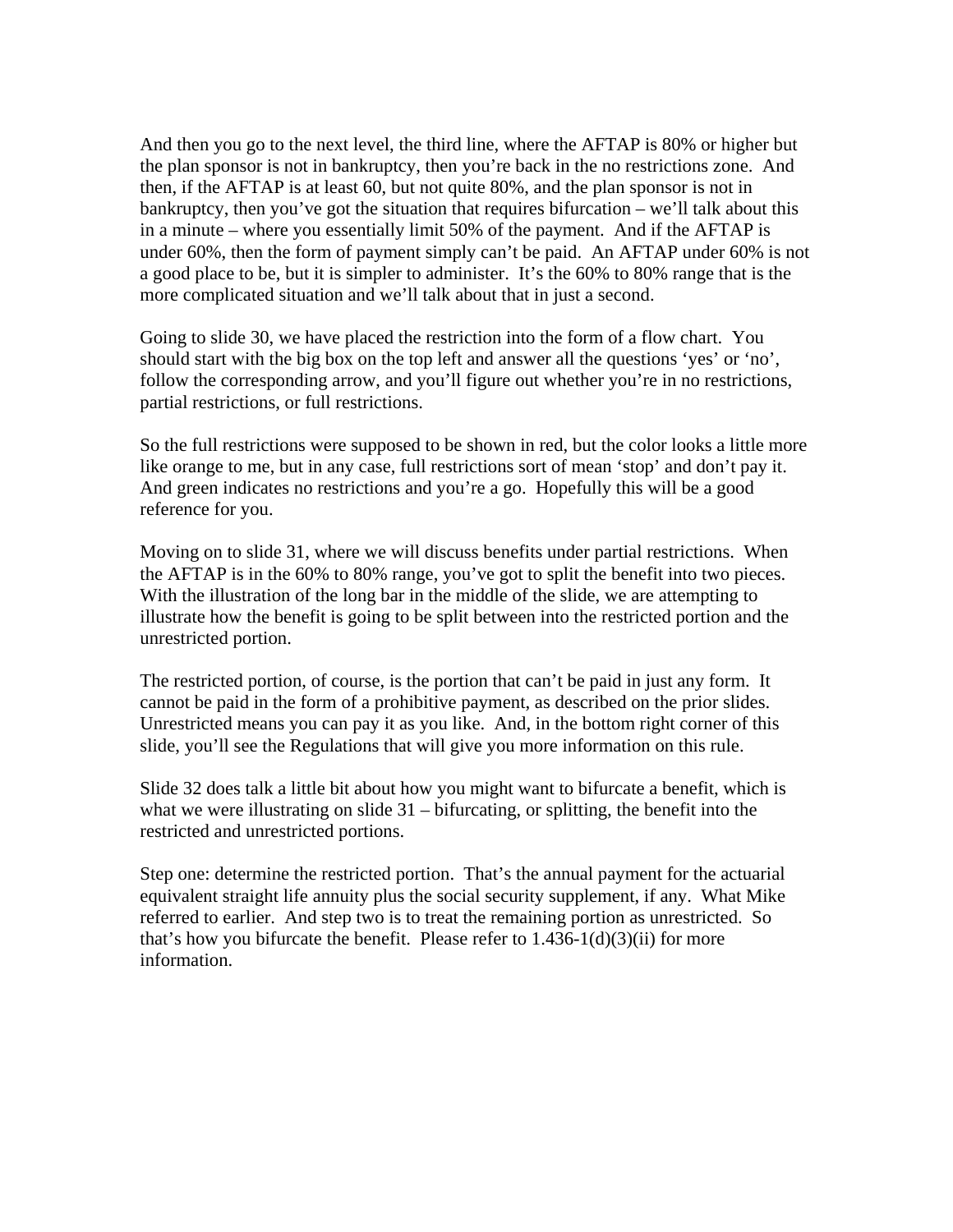Slide 33, determining the prohibited payments. These are determined on a monthly basis. Keep in mind, you're not just looking at the annual benefit, but at what's being paid monthly. I don't think we've emphasized this, but if you have a social security level form of payment, they can be a problem – they are considered accelerated payments because they accelerate payments during the period before social security starts and then lower the payments afterwards.

Social security level options are typically going to create the situation where the participant's getting a monthly benefit that's greater than what they would get with a straight life annuity for the period up to where the leveling occurs or where the social security payments begin. Again, you're testing on a monthly basis, not an annual basis.

It applies with any payments greater than the actuarial equivalent straight life annuity monthly payment (plus the social security supplement) with the same annuity starting date. So we are looking and testing payments with the same annuity starting date.

Determine the monthly payment under the optional form of benefit and then look at the smallest monthly payment that will be paid under the payment form during the life expectancy of the participant. That's usually \$0, and if so, then the excess is going to be the prohibitive payment.

That was a pretty quick run through of what we have for today on the benefit restrictions. As mentioned earlier, there is much more that can be said on these restrictions and many sessions have taken 90 minutes just to cover one of these types of restrictions.

Just real quickly I just want to mention that there was an impact on benefit restrictions in the Pension Relief Act of 2010. You do need to be aware that there is some impact from that Act. The Act provided relief for restrictions on benefit accruals, and for social security level optional forms of payment, the ones we just talked about where the monthly benefit is reduced at the time Social Security is assumed to start.

For plan years beginning between October 2008 and October 2010, a plan must replace what would normally be determined as the AFTAP with the AFTAP what we call the 'lookback' AFTAP, an AFTAP for the first plan year beginning from 10/1/07 to 9/30/08.

Since, for most plans, the AFTAP for 2008 through 2010 was higher before 10/1/08, the AFTAP is usually increased above what the AFTAP would normally be for the period that the relief applies. As a result, certain restrictions that would otherwise apply do not apply for the limited period. Be careful though. It's only for the restrictions that I mentioned earlier, which are on benefit accruals and social security level options. The relief is not applied for paying other forms of payment or for other restrictions, such as plan amendments.